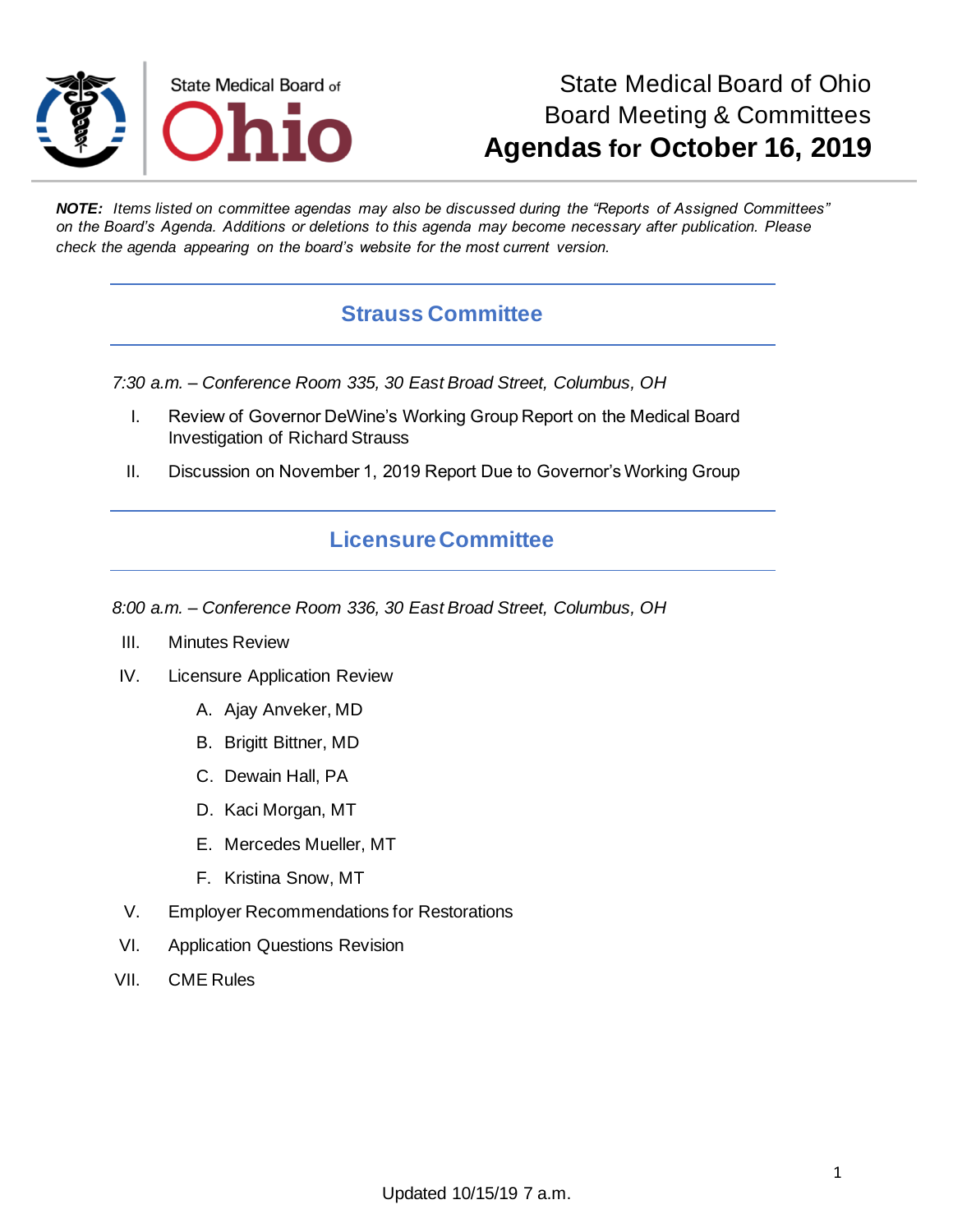

#### **Finance Committee**

*8:30 a.m. – Conference Room 335, 30 East Broad Street, Columbus, OH*

- I. Minutes Review
- II. Old Business
	- A. Financial Summary Review
	- B. Fining Authority Review
	- C. Outreach and Education Update
- III. New Business
	- A. Costs Associated with *Governor's Working Group to Review the Medical Board's Strauss Investigation* Recommendation to Review Closed Sexual Misconduct Cases
	- B. Conference Room Renovation
	- C. Laptop Replacements

### **Policy Committee**

*9:00 a.m. – Conference Room 336, 30 East Broad Street, Columbus, OH*

- I. Minutes Review
- II. Legislative Update
- III. Review of Comments from Initial Circulation
	- A. 4731-11-04
	- B. 4731-11-04.1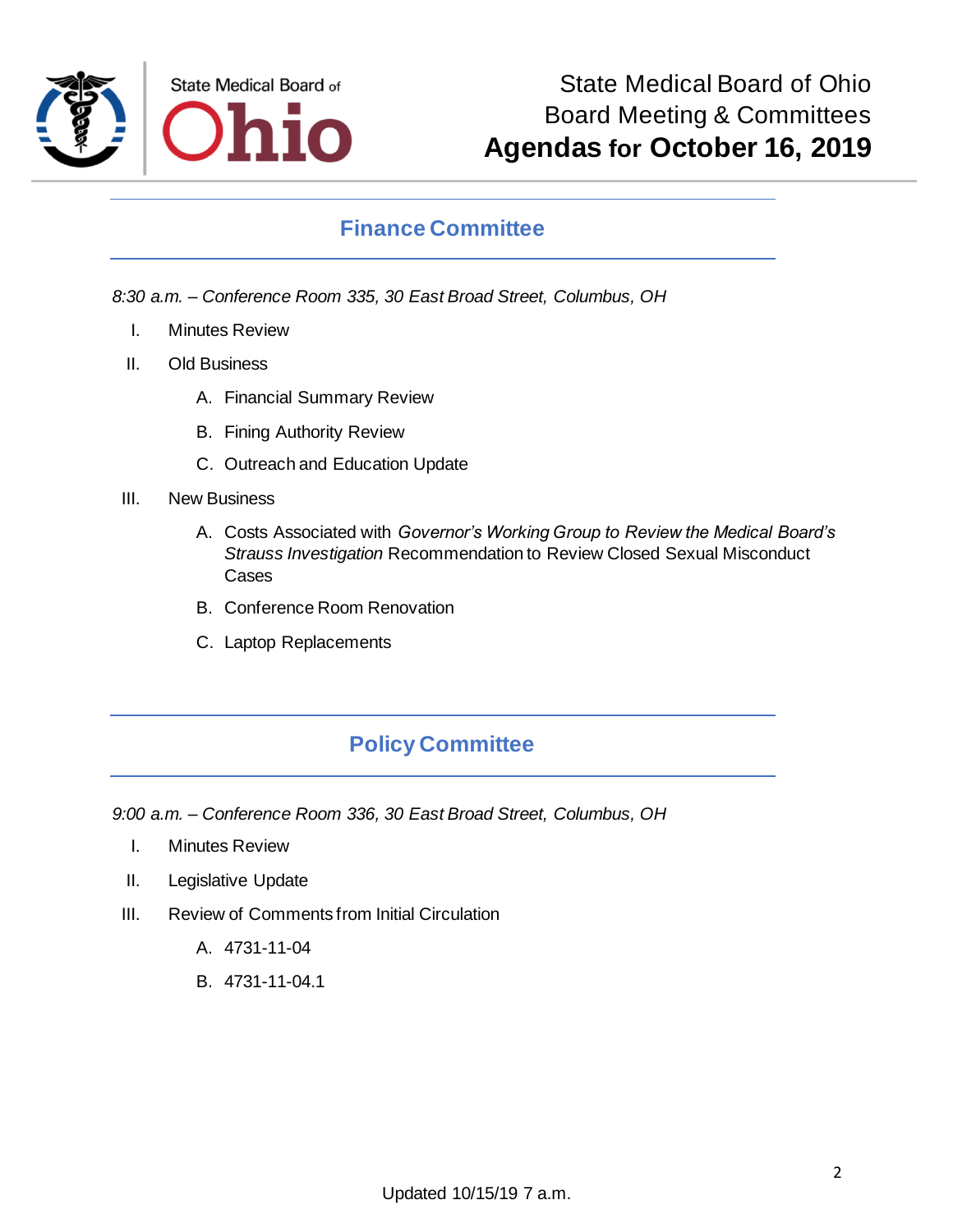

#### **Compliance Committee**

*Approximately 2:45 p.m. – 3 rd Floor Hearing Room, 30 East Broad Street, Columbus, OH*

- I. Approval of Reports of Conferences
- II. Minutes Review

#### **ICD-10 Code Data**

*Approximately 3:00 p.m. – Room 336, 30 East Broad Street, Columbus, OH*

- I. Approval of July 10, 2019 committee minutes
- II. Update on review of the ICD-10 data collection process provided by the Ohio Board of Pharmacy
- III. Review of July 10, 2019 meeting action items
- IV. Review of latest ICD-10 data set
- V. Discussion on communication, education, and outreach opportunities
- VI. Action Item Review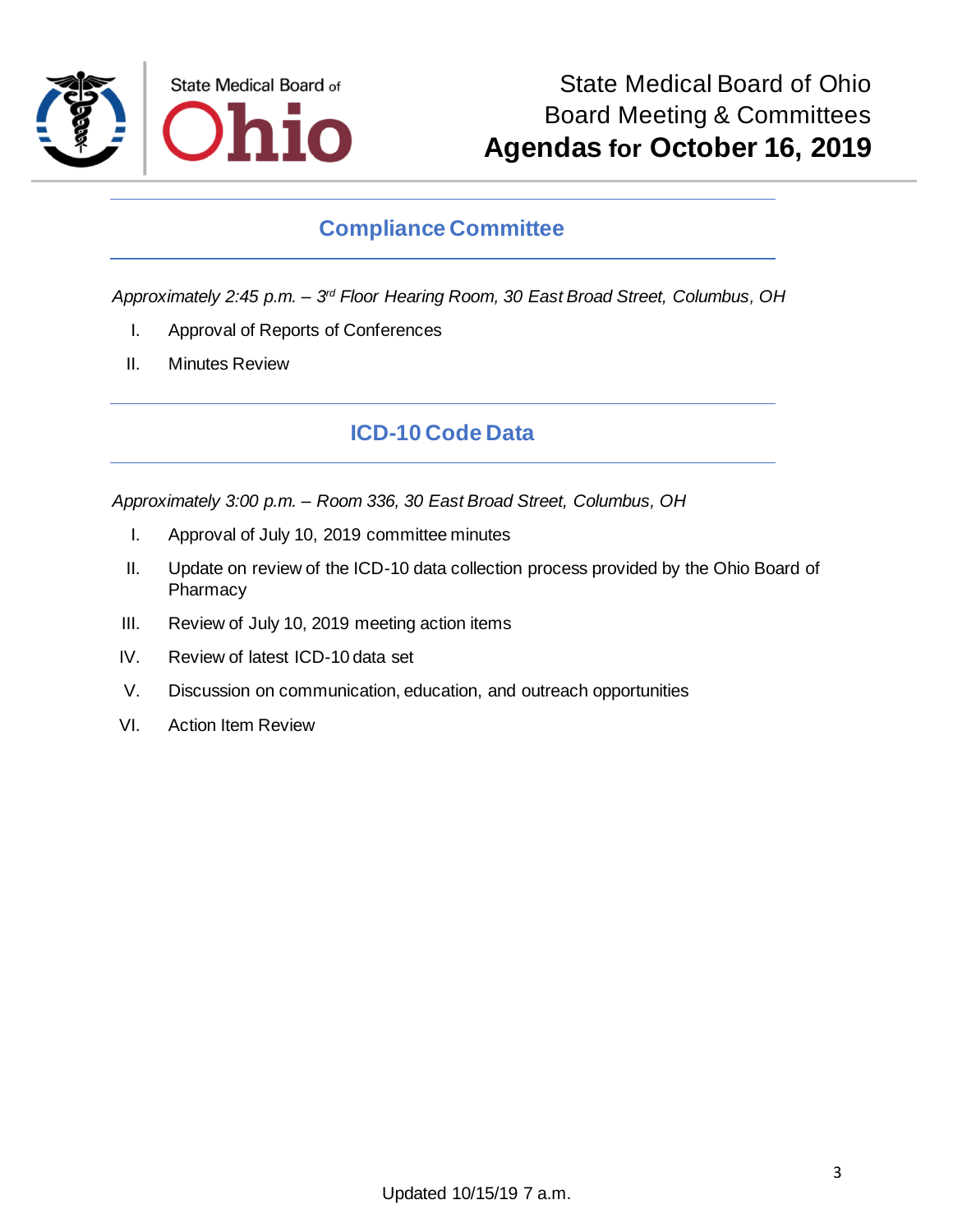

## State Medical Board of Ohio Board Meeting & Committees **Agendas for October 16, 2019**

*NOTE: Additions to this agenda may become necessary. Please check the agenda appearing on the Board's website for the most current version. Agenda items may be discussed out of order, at the discretion of the Board President.*

# **Board Meeting**

*9:45 a.m., 3rd Floor Hearing Room, 30 East Broad Street, Columbus, OH*

- I. ROLL CALL
- II. MINUTES REVIEW
	- A. September 11, 2019 Board Meeting Minutes
- III. APPLICANTS FOR LICENSURE
	- A. Physicians
	- B. Allied Professionals
	- C. Certificate to Recommend Medical Marijuana
- IV. REPORTS AND RECOMMENDATIONS
	- A. Borko Djordjevic, M.D.
	- B. Ryan Lee Gerristen, M.D.
- V. PROPOSED FINDINGS AND PROPOSED ORDERS
	- A. Felix Brizuela Jr., D.O.
	- B. Paul M. Hoover, M.D.
	- C. Lauren Elizabeth Shipman, M.D.
- VI. FINDINGS, ORDERS, AND JOURNAL ENTRIES
	- A. Katherine Marie Armbruster, M.T.
	- B. Sheila Marie Gullette, M.T.
	- C. Catrina Lee Kovalak, M.T.
	- D. Amy Alice Miller, R.C.P.
	- E. Amy Renee Ohlinger, M. T.
	- F. Jennifer L. Rader, M.T.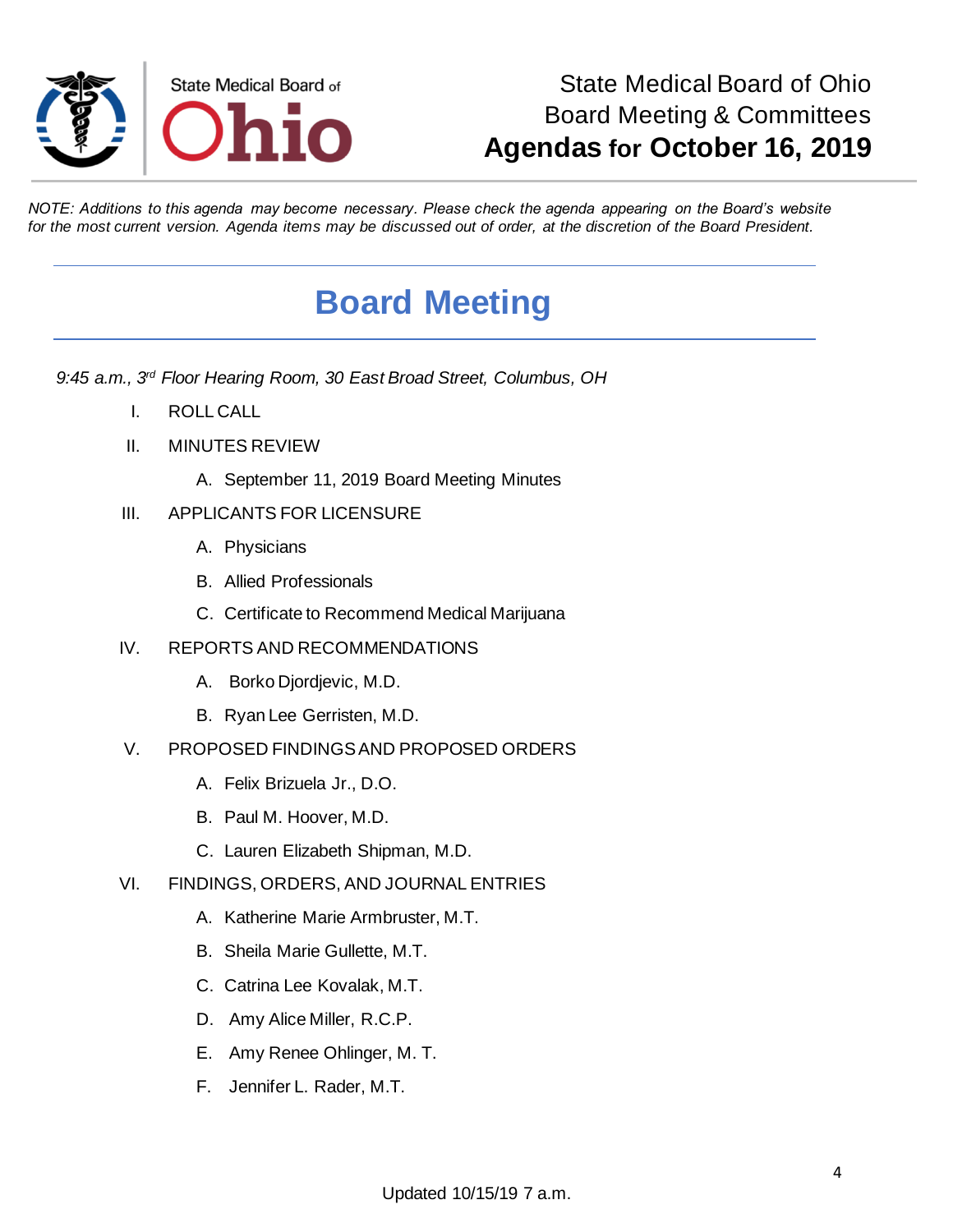



- G. Kimberly A. Rusnak, M.T.
- VII. APPLICATION WITHDRAWALS
	- A. Theodore J. Cole, D.O.
	- B. Lorie Lee Dalrymple, L.M.T.
- VIII. EXECUTIVE SESSION I
- IX. SETTLEMENT AGREEMENTS
- X. NOTICES OF OPPORTUNITY FOR HEARING, ORDERS OF SUMMARY SUSPENSION, ORDERS OF IMMEDIATE SUSPENSION, AND ORDERS OF AUTOMATIC SUSPENSION
- XI. EXECUTIVE SESSION II
- XII. EXECUTIVE SESSION III
- XIII. RULES & POLICIES
	- A. 4731-1-05
	- B. 10/2 Rules Hearing Summary for Dietetic & Concussion Rules
- XIV. OPERATIONS REPORT
- XV. REPORTS BY ASSIGNED COMMITTEES
	- A. Strauss Committee
	- B. Medical Marijuana Expert Review Committee
	- C. Compliance Committee
	- D. Dietetics Advisory Council
	- E. Finance Committee
	- F. Policy Committee
	- G. Licensure Committee Report

#### XVI. PROBATIONARY REQUESTS

- A. Thomas Bender, A.A.
- B. Cari Corfman, M.T
- C. Theodore Cubbison, D.O.
- D. Erin Engel, D.P.M.